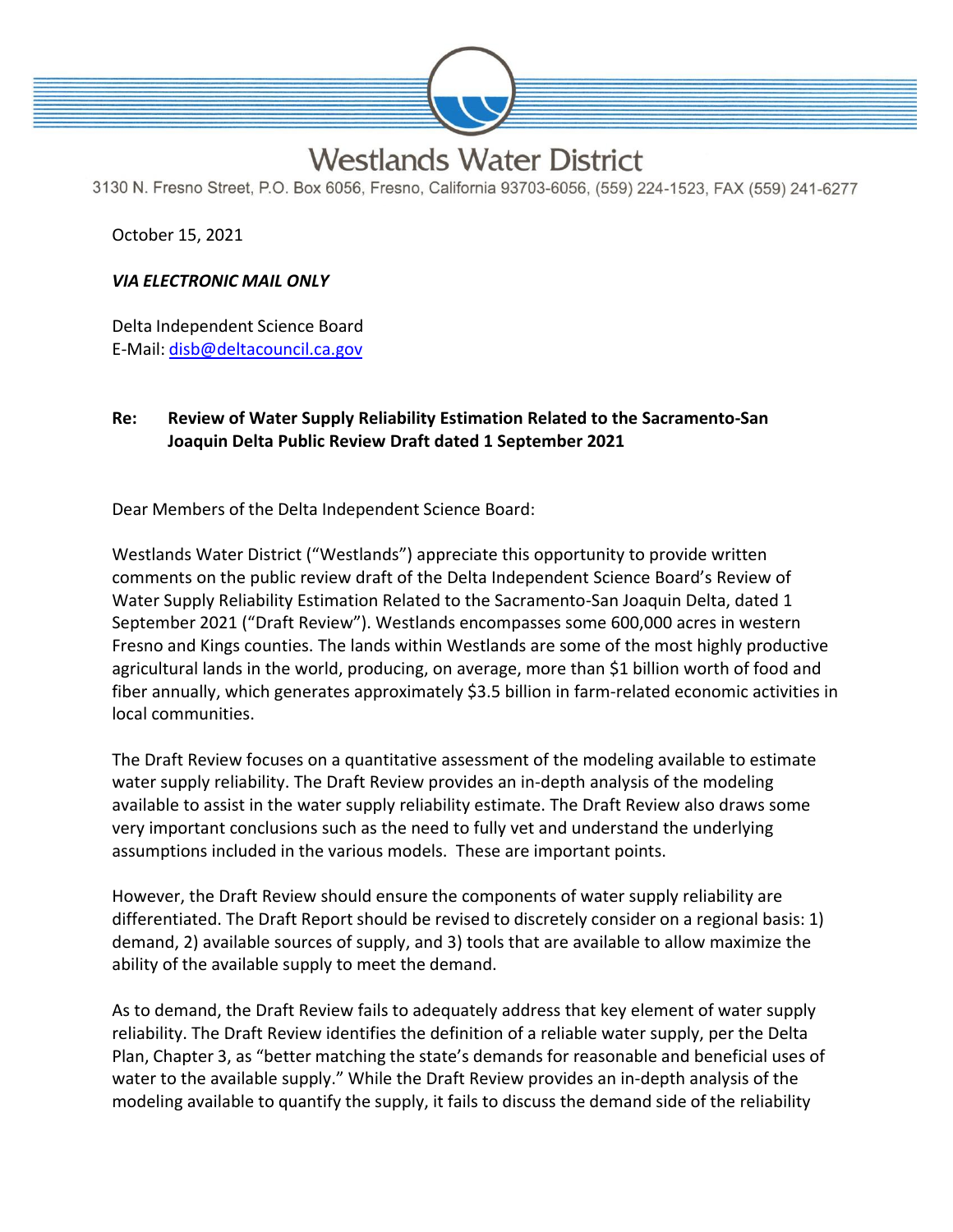equation. As part of the legislative mandate, and in order to adequately analyze the "probability of achieving the water system performance objectives," it is imperative to understand the dynamics of water demand in California. The Legislature provided clear direction California Water Code section 85302. There, it states that "[t]he Delta Plan shall include measures to promote a more reliable water supply", in part, by "meeting the needs for reasonable and beneficial uses of water." As the Draft Review acknowledges, it is not always possible to manage the available supply to meet the existing demands. Therefore, understanding those demands and their variabilities will help identify water supply solutions that improve reliability such as managing the system as a watershed, creating new supply, or improving water infrastructure throughout the State.

Additionally, the Draft Review does not adequately capture the water supply reliability considerations for agricultural entities in the Central Valley. The Draft Review, on page 43, identifies diversification as a solution for water supply shortages. However, diversification is often limited by location, economic considerations, and regulatory constraints. Many agricultural agencies simply cannot access alternative supplies and most have not been able to obtain approvals necessary to diversify because of funding challenges and the significant challenges presented by permitting processes.

Further, on page 12, the Draft Review draws the conclusion:

[S]hortages of water to local water users can often be addressed by re-managing local and regional water supplies and demands, including infrastructure reoperation, water market transfers or agreements, and reductions in water use by additional conservation and land fallowing.

This is an important conclusion. However, to improve the information presented and its utility to the water community, the listed management actions should be grouped based on whether they address demand or supply. In addition, additional actions should be listed, particularly associated with addressing shortages in supply, such as adding conveyance facilities, adding surface storage, adding groundwater storage, and shifting the regulatory approach for protecting the aquatic environment from one predominately based on use of water to a holistic approach that address a broader set of conditions. The improvements are important because the type of management action taken to address shortage has significant policy implications. For example, farmers can fallow land when sufficient water does not exist, however, when that number becomes large or when the need to fallow becomes prolonged, that option fails to be a viable, long-term solution.

In sum, given the size of California and the varying landscape, approaches to improve water supply reliability in one area of the State will not necessarily apply elsewhere. Estimating water supply reliability requires regional assessments of 1) demand, or as the California Legislature state "the needs for reasonable and beneficial uses of water", 2) available options for supply, and 3) tools that are available to allow maximize the ability of the available supply to meet the demand.